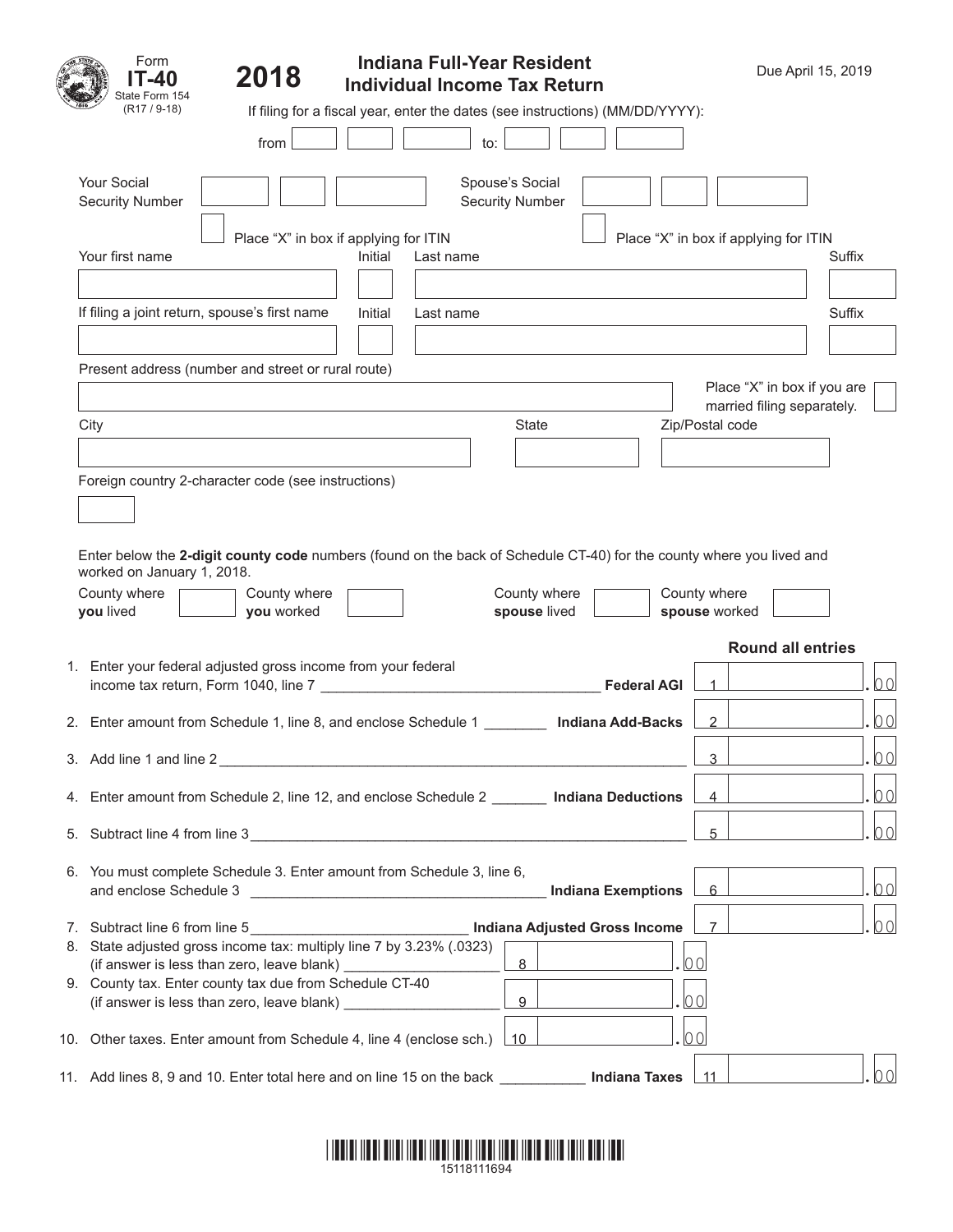|     | 12. Enter credits from Schedule 5, line 9 (enclose schedule)                                                                                                                                                                                                                                                                                      | 12 |                        | 00 |     |      |
|-----|---------------------------------------------------------------------------------------------------------------------------------------------------------------------------------------------------------------------------------------------------------------------------------------------------------------------------------------------------|----|------------------------|----|-----|------|
|     | 13. Enter offset credits from Schedule 6, line 8 (enclose schedule) 13                                                                                                                                                                                                                                                                            |    |                        | 00 |     |      |
|     |                                                                                                                                                                                                                                                                                                                                                   |    | <b>Indiana Credits</b> |    | 14  | 00   |
|     |                                                                                                                                                                                                                                                                                                                                                   |    | <b>Indiana Taxes</b>   |    | 15  | 00   |
|     | 16. If line 14 is equal to or more than line 15, subtract line 15 from line 14 (if smaller, skip to line 23)                                                                                                                                                                                                                                      |    |                        |    | 16  | 00   |
|     | 17. Enter donations from Schedule IN-DONATE (enclose schedule); cannot be greater than line16                                                                                                                                                                                                                                                     |    |                        |    | 17  | 00   |
|     | 18. Subtract line 17 from line 16                                                                                                                                                                                                                                                                                                                 |    | Overpayment            |    | 18  | 00   |
|     | 19. Amount from line 18 to be applied to your 2019 estimated tax account (see instructions).                                                                                                                                                                                                                                                      |    |                        |    |     |      |
|     | $\Box$ county tax to be applied $\uplus$<br>Enter your county code                                                                                                                                                                                                                                                                                | a  |                        | 00 |     |      |
|     | county tax to be applied $$$<br>Spouse's county code                                                                                                                                                                                                                                                                                              | b  |                        | 00 |     |      |
|     | Indiana adjusted gross income tax to be applied ___________\$                                                                                                                                                                                                                                                                                     | C  |                        | 00 |     |      |
|     | Total to be applied to your estimated tax account $(a + b + c)$ ; cannot be more than line 18)                                                                                                                                                                                                                                                    |    |                        |    | 19d | 00   |
|     | 20. Penalty for underpayment of estimated tax from Schedule IT-2210 or IT-2210A (enclose sch.) _                                                                                                                                                                                                                                                  |    |                        |    | 20  | 00   |
| 21. | Refund: Line 18 minus lines 19d and 20. Note: If less than zero, see line 23 ___ Your Refund                                                                                                                                                                                                                                                      |    |                        |    | 21  | 00   |
| 22. | <b>Direct Deposit</b> (see instructions)<br>a. Routing Number<br>b. Account Number<br>Checking<br>Savings<br>Hoosier Works MC<br>c. Type:<br>d. Place an "X" in the box if refund will go to an account outside the United States                                                                                                                 |    |                        |    |     |      |
|     | 23. If line 15 is more than line 14, subtract line 14 from line 15. Add to this any amount on line 20<br>(see instructions)<br><u> 1989 - Johann Harry Barn, mars ar breithinn ar breithinn ar breithinn ar breithinn ar breithinn ar breithinn a</u>                                                                                             |    |                        |    | 23  | 00   |
|     | 24. Penalty if filed after due date (see instructions)                                                                                                                                                                                                                                                                                            |    |                        |    | 24  | 00   |
| 25. | Interest if filed after due date (see instructions) <b>Source and Security Control</b>                                                                                                                                                                                                                                                            |    |                        |    | 25  | 00   |
|     | 26. Amount Due: Add lines 23, 24 and 25<br><b>Example 12 Amount You Owe</b><br>Do not send cash. Please make your check or money order payable to:<br>Indiana Department of Revenue. Credit card payers must see instructions.<br>Sign and date this return after reading the Authorization statement on Schedule 7. You must enclose Schedule 7. |    |                        |    | 26  | 00   |
|     | Your Signature<br>Date                                                                                                                                                                                                                                                                                                                            |    | Spouse's Signature     |    |     | Date |
|     | • If enclosing payment mail to: Indiana Department of Revenue, P.O. Box 7224, Indianapolis, IN 46207-7224.                                                                                                                                                                                                                                        |    |                        |    |     |      |

• Mail all other returns to: Indiana Department of Revenue, P.O. Box 40, Indianapolis, IN 46206-0040.

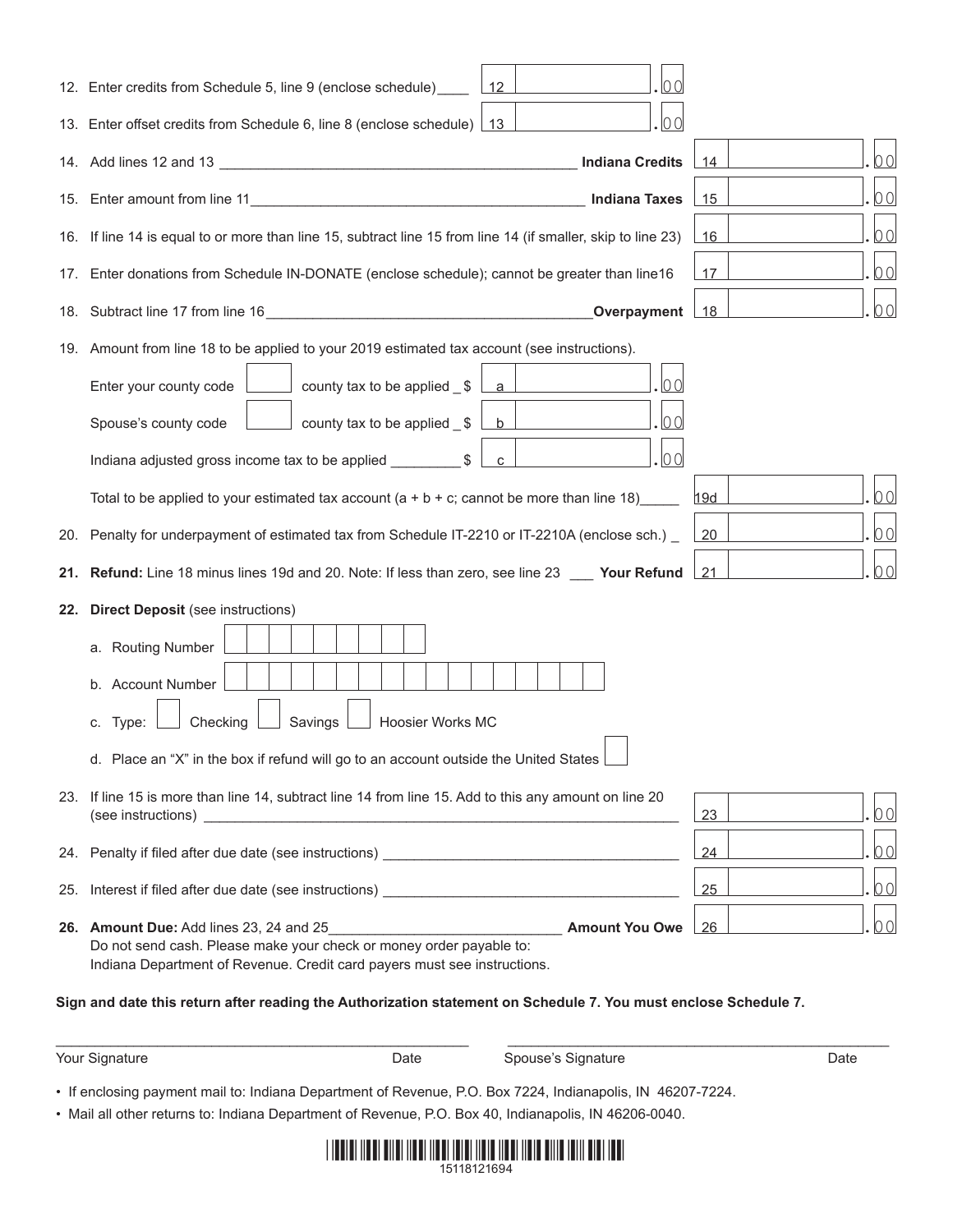#### **If You Owe…**

**Option 1** File Indiana's extension of time to file, Form IT-9, and send in a payment. This must be filed by April 15, 2019, for the extension to be valid. Then, make sure to file your tax return by Nov. 14, 2019, paying any remaining balance due with that filing. While interest is due on any amount paid after April 15, penalty will be waived if both of the following conditions are met:

- The remaining balance is paid in full by Nov. 14, 2019, and
- You paid at least 90 percent of the tax expected to be owed by the original April 15 due date.

**Note.** You may file for a state extension of time to file online if you make a payment with it. Access the department's online payment system at [www.in.gov/dor/4340.htm](http://www.in.gov/dor/4340.htm) by April 15, and follow the directions for making an extension payment.

**Option 2** Filing for a federal extension of time to file with the IRS will automatically provide for a state extension of time to file. You must file your state tax return by Nov. 14, 2019, paying any balance due with that filing. While interest is due on any amount paid after the original April 15 due date, penalty will be waived if both of the following conditions are met:

- The remaining balance due is paid in full by Nov. 14, 2019, and
- You paid at least 90 percent of the tax expected to be owed by the original April 15 due date.

#### **If You Don't Owe…**

You'll need to file for an extension if:

- You are due a refund, or
- You don't expect to owe any tax when filing your tax return, and
- You are unable to file your return by April 15, 2019.

There are two ways to accomplish this:

- If you have a federal extension (you filed Form 4868, or made an extension payment via an electronic filing method), you automatically have an extension with Indiana and do not have to file for a separate state extension (Form IT-9).
- If you do not have a federal extension, file Form IT-9 by April 15, 2019.

#### **Extension Filing Deadline.**

Both state Form IT-9 and federal Form 4868 extend your state filing time to Nov. 14, 2019.

#### **Will You Owe Penalty and/or Interest?**

Penalty will not be owed if you have:

- Paid 90 percent of the tax you expect to owe by April 15, 2019,
- Filed your tax return by Nov. 14, 2019, and
- Paid any remaining amount due (including interest) with that filing.

Interest is owed on all amounts paid after April 15, 2019. See page 11 for instructions on how to figure interest.

#### **Indiana's Extension of Time to File, Form IT-9**

You may get Form IT-9 online at [www.in.gov/dor/6281.htm.](https://www.in.gov/dor/6281.htm) You may also file for an extension online (if making a payment) at [www.in.gov/dor/4340.htm](http://www.in.gov/dor/4340.htm) (make sure to do this by April 15, 2019).

#### **Where to Report Your Extension Payment.**

Add your state extension payment to any estimated tax paid. Report the total on Schedule 5, line 3.

**Military personnel** on duty outside of the United States and Puerto Rico on the filing due date are allowed an automatic 60 day extension of time to file. A statement must be enclosed with the return verifying that you were outside of the United States or Puerto Rico on April 15, 2019.

Military personnel in a presidentially declared **combat zone** have an automatic extension of 180 days after they leave the combat zone. In addition, if they are hospitalized outside the United States because of such service, the 180-day extension period begins after being released from the hospital. The spouse of such service member must use the same method of filing for both federal and Indiana (e.g. single or joint). When filing the return, write "Combat Zone" across the top of the form (above your Social Security number).

# **Form IT-40: Line-by-line instructions**

**Important.** You must complete your federal income tax return, Form 1040, before starting your Indiana income tax return. Line numbers from your federal income tax return are referenced in many of the following instructions. While every effort has been made to make the instructions as clear as possible, sometimes the line numbers change on the federal income tax return after the Indiana forms are finalized. Please contact us if you are unsure as to whether or not you are looking at the correct line on your federal income tax return (see page 4 of this booklet for contact information).

### **When Not to Fill In a Line**

If you do not have an entry for a particular line, leave it blank. Do not use dashes, zeros or other symbols to indicate that you have no entry for that line.

### **Line 1 – Federal Adjusted Gross Income**

Enter the adjusted gross income from your federal Form 1040, line 7. If you were not required to file a federal return, complete a "sample" federal return and report the amount you would have shown on your federal return if you had been required to file.

When reporting a loss or negative entry, use a negative sign. *Example*. Write a \$125 loss as -125.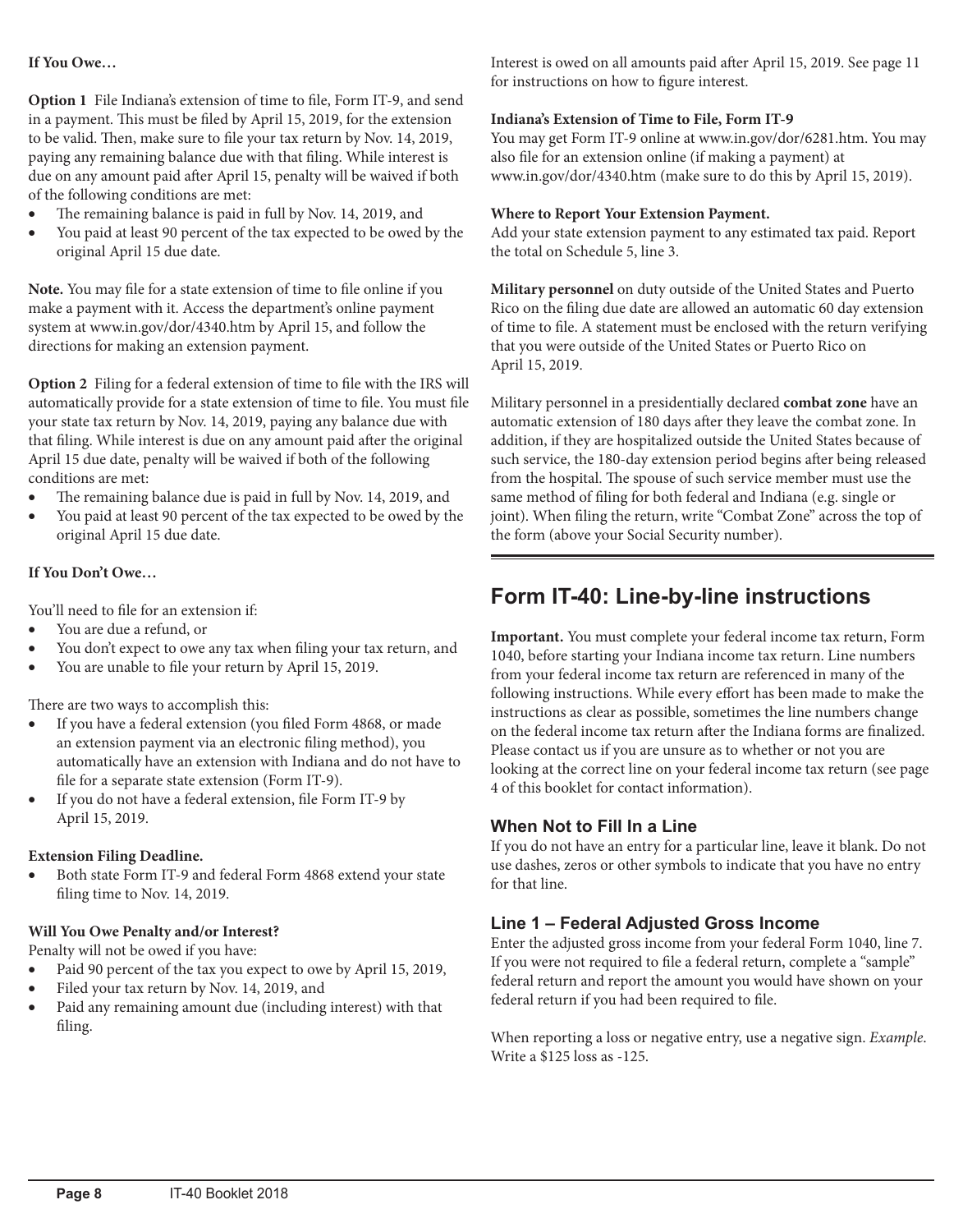### **Line 2 – Add-Backs**

Enter on this line any add-backs from Schedule 1: Add-Backs. Instructions for Schedule 1 begin on page 13. Make sure to enclose Schedule 1 when filing.

### **Line 4 – Deductions**

Enter on this line any deductions from Schedule 2: Deductions. Instructions for Schedule 2 begin on page 15 Make sure to enclose Schedule 2 when filing.

### **Line 6 – Exemptions**

Enter any exemptions from Schedule 3: Exemptions on this line. Instructions for Schedule 3 begin on page 23. Make sure to enclose Schedule 3 when filing.

# **Line 9 – County Tax**

Complete Schedule CT-40 to figure your county tax. Instructions for Schedule CT-40 begin on page 55.

### **Line 10 – Other Taxes**

Enter any other taxes from Schedule 4: Other Taxes on this line. Instructions for Schedule 4 begin on page 28. Make sure to enclose Schedule 4 when filing.

# **Line 12 – Credits**

Enter your credits from Schedule 5: Credits on this line. Instructions for Schedule 5 begin on page 29. Make sure to enclose Schedule 5 when filing.

### **Line 13 – Offset Credits**

Enter the total of any offset credits reported on Schedule 6: Offset Credits on this line. Instructions for Schedule 6 begin on page 44. Make sure to enclose Schedule 6 when filing.

### **Line 17 – Donation Check-Offs**

Enter on this line the total of any donations made on Schedule IN-DONATE. Make sure to enclose Schedule IN-DONATE, which is located at the bottom of Schedule 5: Credits, when filing. See page 44 for more information.

### **Line 19 – Amount to be Applied as a 2019 Estimated Tax Installment Payment**

You should pay estimated tax if you expect to have income during the 2019 tax year that:

- Will not have Indiana income taxes withheld, or
- If you think the amount withheld will not be enough to pay your tax liability, and
- You expect to owe more than \$1,000 when you file your tax return.

There are several ways you can make estimated tax payments. First, visit our website at [www.in.gov/dor/6281.htm](https://www.in.gov/dor/6281.htm) to get Form ES-40. Use the worksheet on Form ES-40 to see how much you will owe. Then, if you have an overpayment showing on line 18 of your tax return, you can have some or all of the overpayment applied to next year's estimated tax account. To do so, enter any portion of the overpayment:

- On line a, if you want to apply an amount to offset estimated county tax due (from Form ES-40 worksheet, line K). Also, enter the 2-digit county code from line K; and/or
- On line b, if your spouse lived in a different county than you did on Jan. 1, 2019, and you want to apply an amount to offset your spouse's estimated county tax due (from Form ES-40 worksheet, line L). Also, enter the 2-digit county code from line L; and/or
- On line c, if you want to apply an amount to offset your estimated state tax due (from Form ES-40 worksheet, line J).

*Example*. Mark and Megan have a \$420 overpayment, and want to apply \$300 of it to their 2019 estimated tax account. Their worksheet from Form ES-40 has the following breakdown:

- Line I (each installment payment) is \$300;
- Line J (portion that represents state tax due) is \$270; and
- Line K (portion that represents county tax due) is  $$30$ .

They will enter \$30 on line 19a (along with their 2-digit county code), \$270 on line 19c, and the \$300 total amount to be applied will be entered on line 19d. They will get a \$120 refund (\$420 overpayment minus \$300 applied to their 2019 estimated tax account).

*Example*. Stu wants to pay \$500 in estimated tax for each installment period. He has a \$30 overpayment on his tax return. He chooses to enter the full \$30 overpayment on line 19c (Indiana adjusted gross income tax amount), and carries it to line 19d. (He will pay the \$470 additional amount by filing the Form ES-40.)

**Important.** Estimated tax installment payments made for the 2019 tax year are due by April 15, 2019, June 17, 2019, Sept. 16, 2019 and Jan. 15, 2020. Any installment payment amount entered on line 19d will be considered to be paid on the day your tax return is filed (postmarked). For instance, an installment payment shown on a return filed on: April 15, 2019, will be considered to be a 2019 first installment payment; June 3, 2019, will be considered to be a 2019 second installment payment; and July 22, 2019, will be considered to be a 2019 third installment payment.

**Note.** You may use Form ES-40 to make a payment by check or money order. Estimated tax payments may also be made online, via credit card or check, at [www.in.gov/dor/4340.htm](http://www.in.gov/dor/4340.htm). See line 26 instructions on page 12 for details about payment options.

See Income Tax Information Bulletin #3 at [www.in.gov/dor/3650.htm](http://www.in.gov/dor/3650.htm) for additional information about estimated taxes.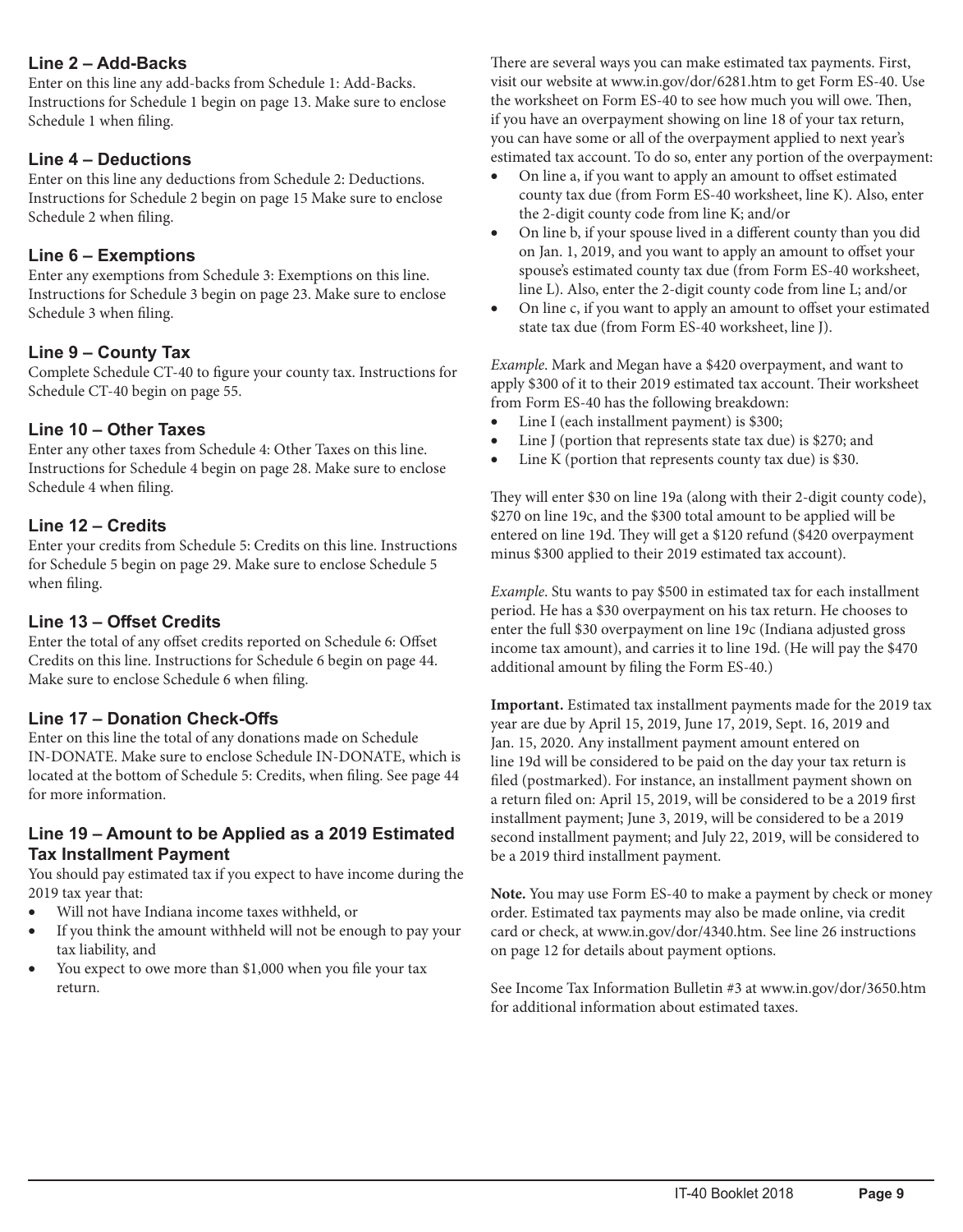# **Line 20 – Penalty for Underpayment of Estimated Tax**

You might owe a penalty for the underpayment of estimated tax if you did not have taxes withheld from your income and/or you did not pay enough estimated tax throughout the year.

In fact, not properly paying estimated tax is one of the most common errors made in filing Indiana tax returns. Generally, if you owe \$1,000 or more in state and county tax for the year that's not covered by withholding taxes, you need to be making estimated tax payments.

You might owe this penalty if:

- The total of your credits, including timely made estimated tax payments, is less than 90 percent of this year's tax due or 100 percent\* of last year's tax due, \*\* or
- You underpaid the minimum amount due for one or more of the installment periods.

If either of these cases apply to you, you must complete Schedule IT-2210 or IT-2210A to see if you owe a penalty or if you meet an exception.

- If you owe this penalty, enclose Schedule IT-2210 or IT-2210A with your tax return and write the penalty amount on Form IT-40, line 20.
- If you meet an exception, enclose Schedule IT-2210 or IT-2210A to show which exception was met.

\*You must have timely paid 100 percent of lines 8 and 9 of your 2017 IT-40 or IT-40PNR. Note: If last year's **Indiana adjusted gross income** was more than \$150,000 (\$75,000 for married filing separately), you must pay 110 percent of last year's tax (instead of 100 percent) to meet this exception.

\*\*Farmers and fishermen should see the special instructions in the next column.

**Important.** The department will automatically assess an underpayment penalty if it looks like you owe a penalty for the underpayment of estimated tax, and:

- • You didn't report a penalty amount on line 20, and
- You didn't enclose Schedule IT-2210 or Schedule IT-2210A showing you meet an exception to owing a penalty.

# **Should You Use Schedule IT-2210 or Schedule IT-2210A?**

**Schedule IT-2210** should be used by individuals who receive income (not subject to withholding tax) on a fairly even basis throughout the year. This schedule will help determine whether a penalty is due, or whether an exception to the penalty has been met.

*Example.* Jim and Sarah together received \$4,500 in pension income each month. Since their income is received on a fairly even basis, they'll use Schedule IT-2210 to figure their penalty or exception to the penalty.

Farmers and fishermen have special filing considerations. If at least two-thirds (2/3) of your gross income is from farming or fishing, complete Schedule IT-2210, using the Section D Short Method.

**Schedule IT-2210A** may be used by individuals who receive income (not subject to withholding tax) unevenly during the year. This schedule will help determine whether a penalty is due, or whether an exception to the penalty has been met.

*Example.* Bill's income is from selling fireworks in June and July. He will want to figure any penalty due on Schedule IT-2210A, which may exempt him from having had to pay estimated tax on the April 17, 2018 first installment due date.

*Example.* Rachael received a sizeable lump sum distribution in December of 2018. She figured how much estimated tax was due, and paid it in full by the Jan. 15, 2019, fourth period installment due date. By completing Schedule IT-2210A, she shows she owes no penalty for the first three installment periods, and that a proper payment was made for the fourth installment period. She will owe no penalty.

#### **Farmers and Fishermen.**

Special options are available if more than two-thirds of your gross income for 2017 and/or 2018 was from farming or fishing.

**Option 1.** Pay your estimated tax in one payment on or before Jan. 15, 2019, and file your tax return by April 15, 2019; or **Option 2.** Make no estimated tax payment and file your tax return and pay all the tax due by March 1, 2019.

*Example.* More than two-thirds of Henry's gross income is from farming. He should complete Schedule IT-2210. Henry will be able to use the Section D Short Method to figure his penalty or to show he meets an exception to owing a penalty.

Visit our website at [www.in.gov/dor/6281.htm](https://www.in.gov/dor/6281.htm) to get Schedule IT-2210 or Schedule IT-2210A.

# **Line 21 – Refund**

You have a refund if line 18 is greater than the combined amounts entered on lines 19d and 20.

**Important.** If the combination of line 19d plus line 20 is greater than the amount on line 18, you must make an adjustment. The estimated tax carryover amount on line 19d is limited; it cannot be greater than the remainder of line 18 minus line 20. See the second example about Stu under the Line 19 instructions on page 9.

### **A Note About Refund Offsets**

Indiana law requires that money you owe to the state, its agencies, and certain federal agencies, be deducted from your refund or credit before a refund is issued. This includes money owed for past-due taxes, student loans, child support, food stamps or an IRS levy. If the department applies your refund to any of these debts, you will receive a letter explaining the situation.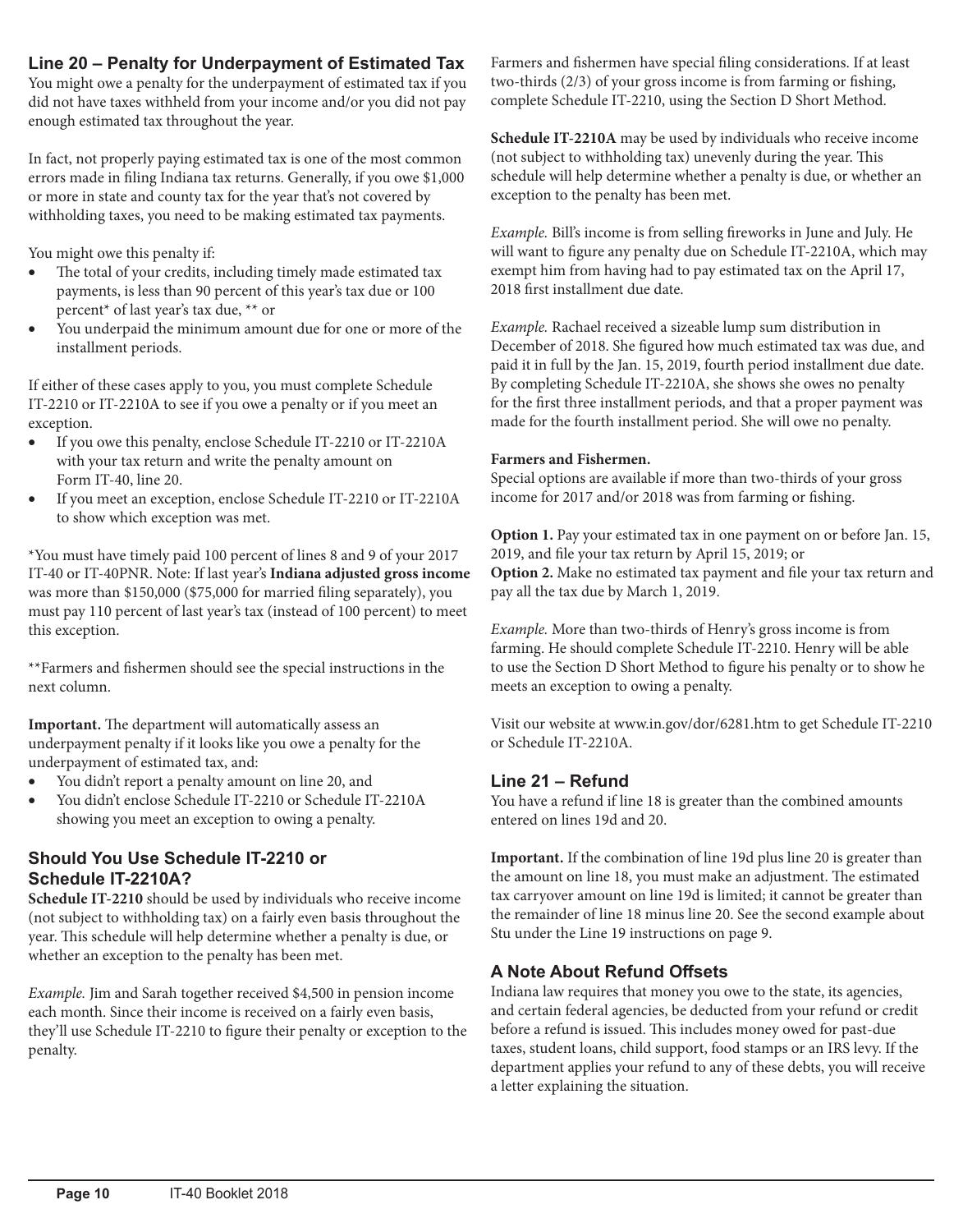# **When to Expect Your Refund**

Generally, 10 to 14 days is the average wait for a refund if the tax return is electronically filed; it can take up to 10 to 12 weeks for the refund to be issued if you mail in your tax return.

# **Where's Your Refund?**

There are several ways to check the status of your refund. You will need to know the exact amount of your refund, and a Social Security number entered on your tax return. Then, do one of the following:

- • Go to [www.in.gov/dor/4339.htm](http://www.in.gov/dor/4339.htm) and click *Check the Status of Your Refund.*
- Call (317) 233-4018 for automated refund information.
- Call (317) 232-2240 from 8 a.m. to 4:30 p.m. Monday Friday, and a representative will help you.

A refund directly deposited to your bank account may be listed on your bank statement as a credit, deposit, etc. If you have received information from the department that your refund has been issued, and you are not sure if it has been deposited in your bank account, call the ACH Section of your bank or financial institution for clarification.

**Important.** If we are unable to deposit your refund to the listed account (incorrect/incomplete account numbers; account closed; refund to go to an account outside the United States; etc.), the department will mail a paper check to the address on the front of the tax form.

**Note.** A refund deposited directly to your Hoosier MasterCard account will appear on your monthly statement.

### **Statute of Limitations for Refund Claims**

There is a **statute of limitations** when filing for a refund of overpaid taxes for tax year 2018. In general, a claim for refund must be made by April 18, 2022 (Nov. 14, 2022 if the original return was filed under extension). The claim for refund is considered to be made on the day your tax return is postmarked. If you file your 2018 tax return after the statute of limitations has expired, no refund will be issued.

# **Line 22 – Direct Deposit**

You may choose to have your refund deposited in your checking, savings or Hoosier Works Master Card account. If you want your refund directed into your checking or savings account, complete lines 22 a, b, c and d.

*Caution.* If you choose this option, make sure to verify the account information after you have entered it. This will help ensure your refund is deposited into your desired account.

The routing number is nine digits, with the first two digits of the number beginning with 01 through 12 or 21 through 32. Do not use a deposit slip to verify the number because it may have internal codes as part of the actual routing number.

The account number can be up to 17 digits. Omit any hyphens, accents and special symbols. Enter the number from left to right and leave any unused boxes blank.

Check the appropriate box for the type of account you are making your deposit to: either a checking account or savings account.

To comply with banking rules, you must place an X in the box on line d if your refund is going to an account outside the United States. If you check the box, we will mail you a paper check.

If you currently have a **Hoosier Works MasterCard** and wish to have your refund directly deposited in your account, enter your 12-digit account number on line 22b, where it says "Account Number" (do not write anything on line 22a "Routing Number"). You can find your 12-digit account number in the upper right-hand corner of your account monthly statement.

**Note.** DO NOT use your MasterCard 16-digit number. Make sure to check the "Hoosier Works MC" box on line 22c.

For more information on direct deposit, please see "Where's Your Refund?" in the left-hand column.

### **Line 23**

If line 21 is less than zero, you have an amount due. Enter here as a positive number and skip to line 24.

#### **OR**

| If line 15 is greater than line 14, complete the following steps: |  |
|-------------------------------------------------------------------|--|
| Subtract line 14 from line 15 and enter the total here  A         |  |
|                                                                   |  |
|                                                                   |  |

### **Line 24 – Penalty**

You may owe a penalty if your tax return is filed after the April 15, 2019 due date and you have an amount due. Penalty is 10 percent (.10) of the amount due (line 23 minus line 20) or \$5, whichever is greater.

*Exception.* No penalty will be due if you have:

- An extension of time to file,
- Are filing and paying the remaining tax due by the extended filing due date, and
- • Have prepaid at least 90 percent of the amount due by April 15, 2019.

### **Line 25 – Interest**

You will owe interest (even if you have an extension of time to file) if your tax return is filed after the April 15, 2019 due date and you have an amount due. Interest should be figured on the sum of line 23 minus line 20. Contact the department at (317) 232-2240 or visit our website at [www.in.gov/dor/3618.htm](http://www.in.gov/dor/3618.htm) to get Departmental Notice #3 for the current interest rate.